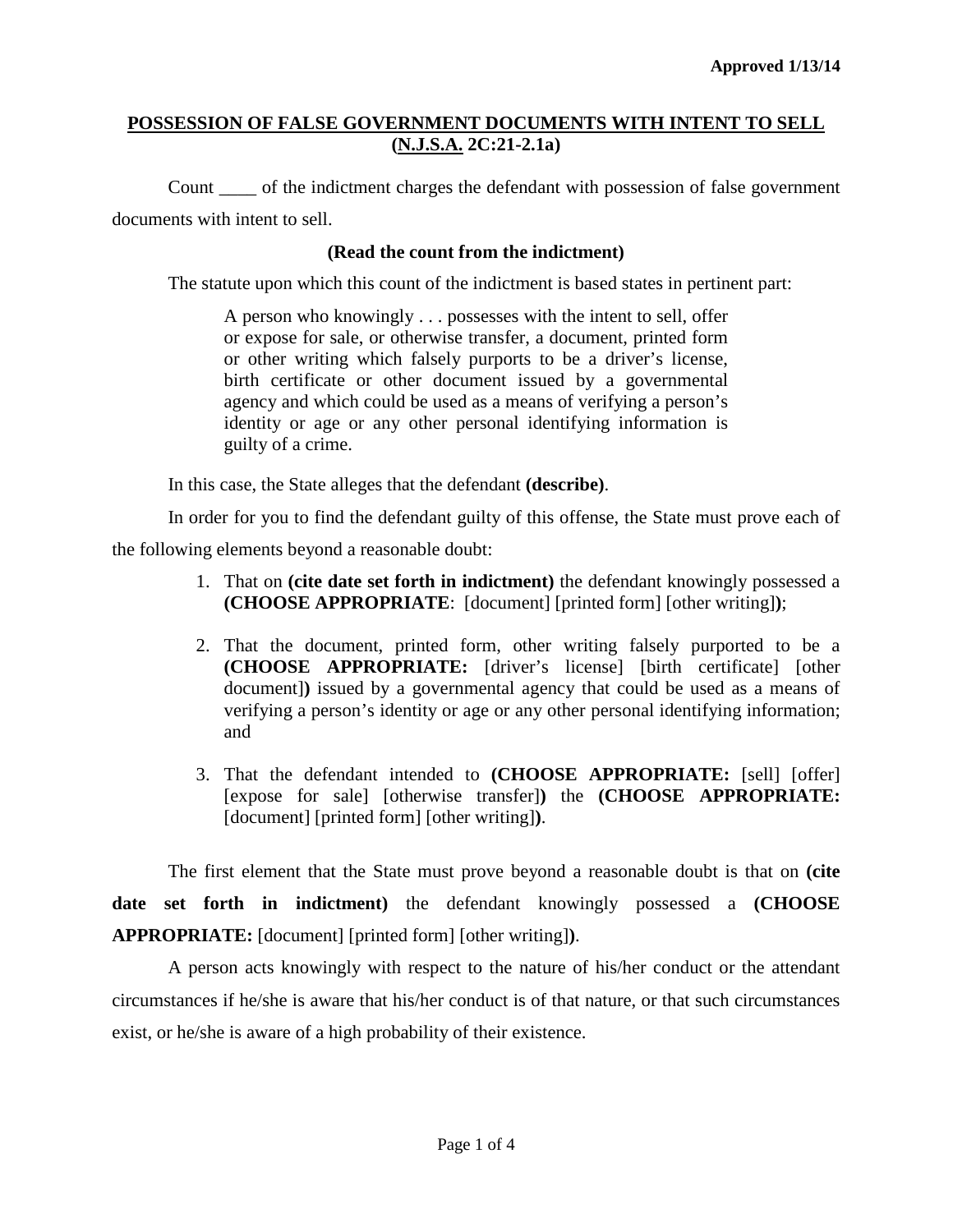#### **POSSESSION OF FALSE GOVERNMENT DOCUMENTS WITH INTENT TO SELL (N.J.S.A. 2C:21-2.1a)**

A person acts knowingly with respect to a result of his/her conduct if he/she is aware that it is practically certain that his/her conduct will cause such a result. "Knowing," "with knowledge" or equivalent terms have the same meaning.

Knowledge is a condition of the mind. It cannot be seen. It can only be determined by inferences from the defendant's conduct, words or acts. A state of mind is rarely susceptible of direct proof but must ordinarily be inferred from the facts. Therefore, it is not necessary that the State produce witnesses to testify that an accused said that he/she had a certain state of mind when he/she did a particular thing. It is within your power to find that such proof has been furnished beyond a reasonable doubt by inferences which may arise from the nature of his/her acts and conduct and from all he/she said and did at the particular time and place and from all surrounding circumstances established by the evidence.

"Writing" includes printing or **[CHOOSE AS APPROPRIATE:** any other method of recording information, money, coins, tokens, stamps, seals, credit cards, badges, trademarks, access devices, and other symbols of value, right, privilege, or identification, including retail sales receipts, universal product code (UPC) labels and checks.<sup>[1](#page-0-0)</sup>]

The first element of the statute also requires the State to prove beyond a reasonable doubt that the defendant possessed a document, printed form or other writing.

# **[CHARGE THOSE FOLLOWING PARAGRAPHS AS APPLY TO YOUR CASE]**

### **ACTUAL POSSESSION**

A person is in actual possession of an item when he/she first, knows what it is: that is, he/she has knowledge of its character, and second, knowingly has it on his/her person at a given time.

### **CONSTRUCTIVE POSSESSION**

Possession may be constructive instead of actual. As I just stated, a person who, with knowledge of its character, knowingly has direct physical control over an item at a given time is in actual possession of it.

Constructive possession means possession in which the possessor does not physically have the item on his or her person but is aware that the item is present and is able to and has the intention to exercise control over it. So, someone who has knowledge of the character of an item

<span id="page-1-0"></span><sup>&</sup>lt;sup>1</sup> N.J.S.A. 2C:21-1a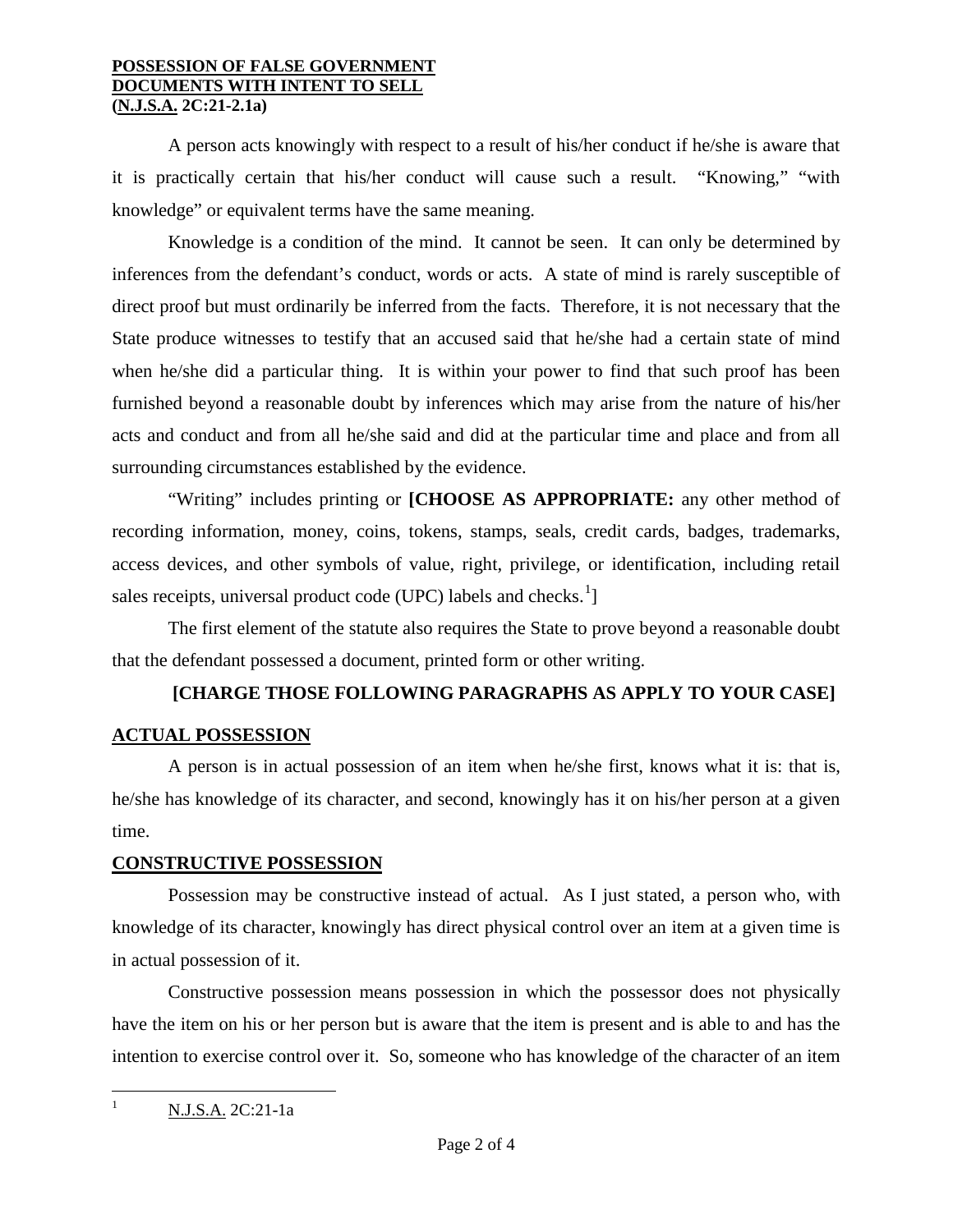#### **POSSESSION OF FALSE GOVERNMENT DOCUMENTS WITH INTENT TO SELL (N.J.S.A. 2C:21-2.1a)**

and knowingly has both the power and the intention at a given time to exercise control over it, either directly or through another person or persons, is then in constructive possession of that item.

## **JOINT POSSESSION**

Possession may be sole or joint. If one person alone has actual or constructive possession of an item, possession is sole. If two or more persons share actual or constructive knowing possession of an item, possession is joint.

The second element that the State must prove beyond a reasonable doubt is that the **(CHOOSE APPROPRIATE:** [document] [printed form] [other writing]**)** was falsely purported to be a **(CHOOSE APPROPRIATE:** [driver's license] [birth certificate] [other document]**)** issued by a governmental agency. **(CHOOSE APPROPRIATE**: [The State has offered evidence] [It has been stipulated]**)** that the **(insert name of governmental agency)** is a governmental agency. The second element also requires that the State prove beyond a reasonable doubt (or it has been stipulated) that the **(CHOOSE APPROPRIATE:** [document] [printed form] [other writing]**)**, purported to be issued by a governmental agency, could be used as a means of verifying a person's identity or age or other personal identifying information.

"Personal identifying information" means any name, number or other information that may be used, alone or in conjunction with any other information, to identify a specific individual and includes, but is not limited to, the name, address, telephone number, date of birth, social security number, official State issued identification number, employer or taxpayer number, place of employment, employee identification number, demand deposit account number, savings account number, credit card number, mother's maiden name, unique biometric data, such as fingerprint, voice print, retina or iris image or other unique physical representation, or unique electronic identification number, address or routing code of the individual.<sup>[2](#page-1-0)</sup>

The third element that the State must prove beyond a reasonable doubt is that the defendant intended to **(CHOOSE APPROPRIATE:** [sell] [offer] [expose for sale] [otherwise transfer]**)** the **(CHOOSE APPROPRIATE:** [document] [printed form] [other writing]**)**. In regard to the third element, the State must prove that the defendant had the intent to sell, offer or expose for sale, or otherwise transfer the document marked S\_\_\_ in evidence. Transfer can be

<sup>&</sup>lt;sup>2</sup> N.J.S.A. 2C:20-1v.